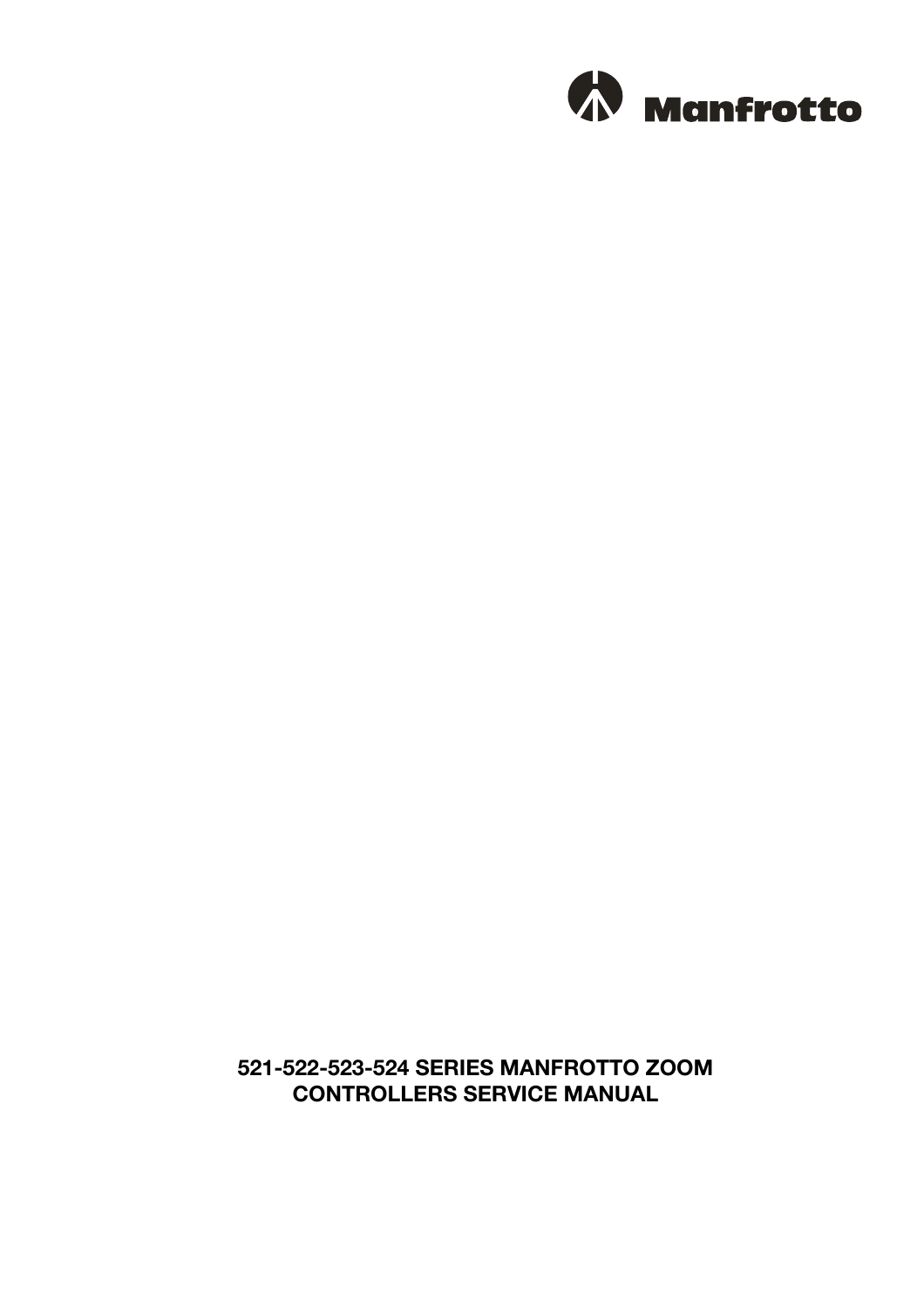This manual covers following products:

- 522 522A 522C 522CA
- 523 523PRO
- 521 521PRO 521P
- 522P
- 524AX 524FN 524CN

Information contained in this document is confidential and shall not be revealed to third parities without written permission from Lino Manfrotto S.P.A.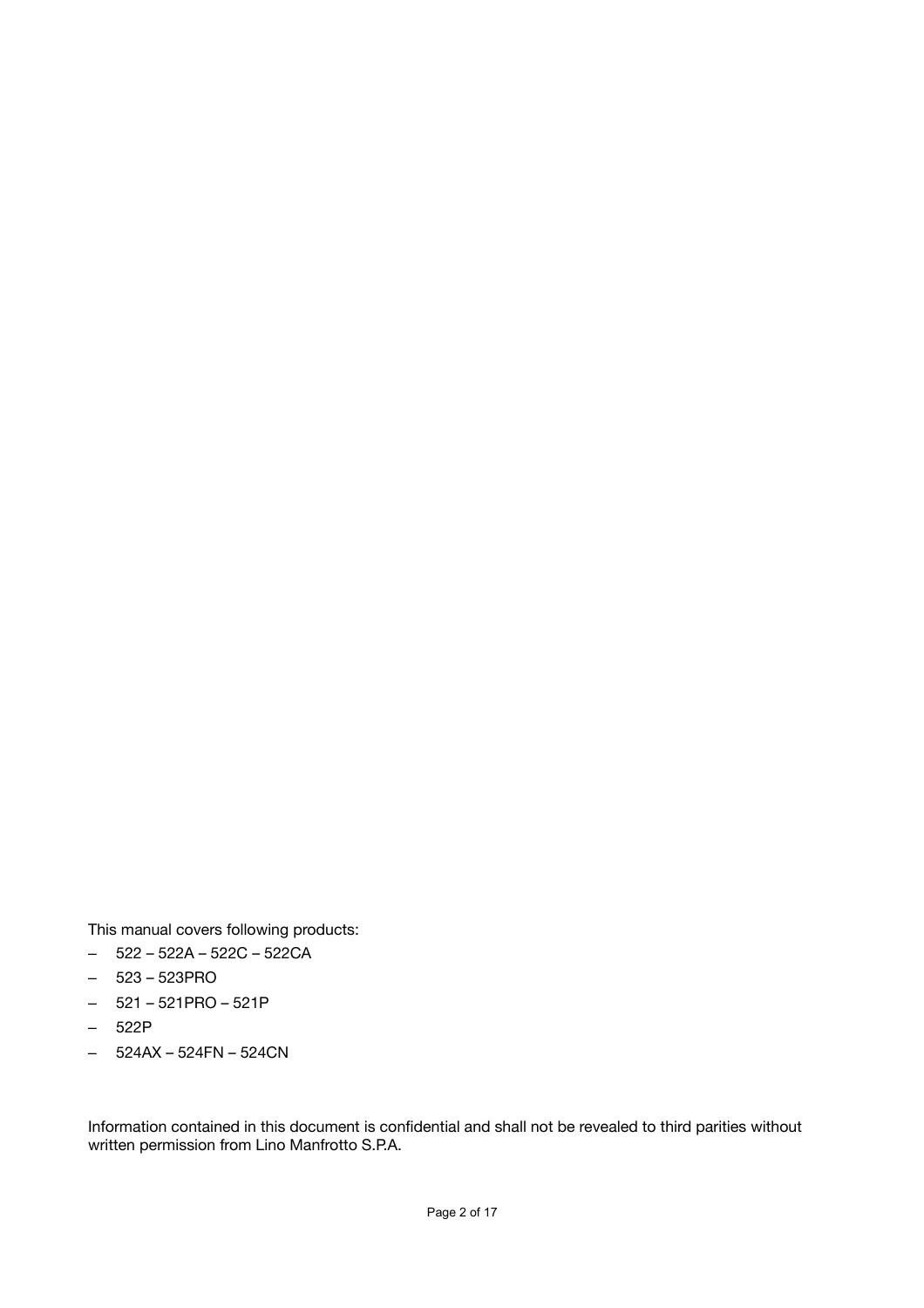# **Table of Contents**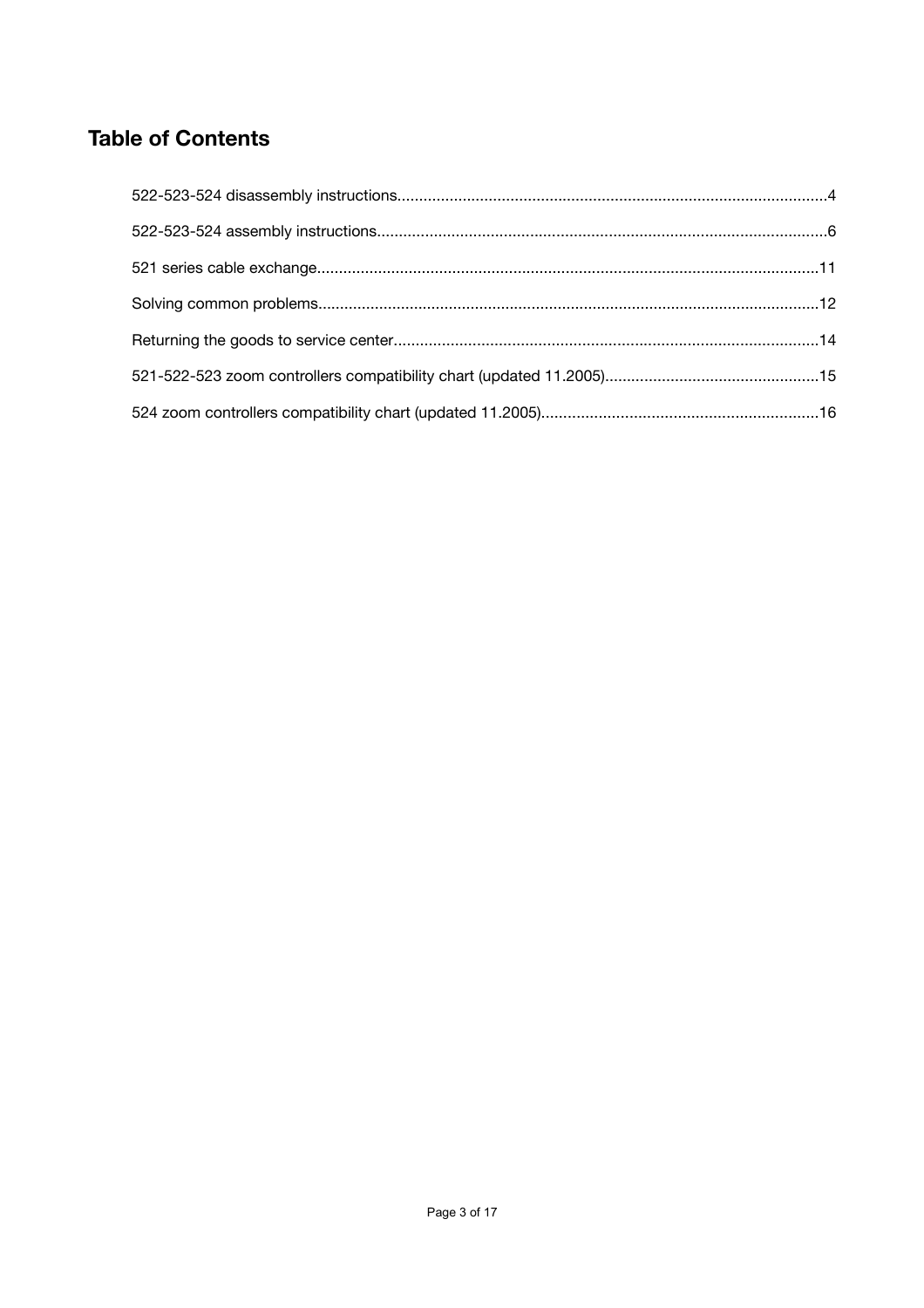# **522-523-524 disassembly instructions**

1. Remove the cable from 2.5 mm jack and unlock the screw found on the side of the collar (only 522 and 523 series)



Drawing 1: Disassembly of pan bar tube

- 2. Remove the collar along with the pan bar tube
- 3. Unscrew the four screws found on the bottom side of the controller and disassembly the body
- 4. Unscrew the hexagonal screw locking the spring housing



Drawing 2: Screws to untight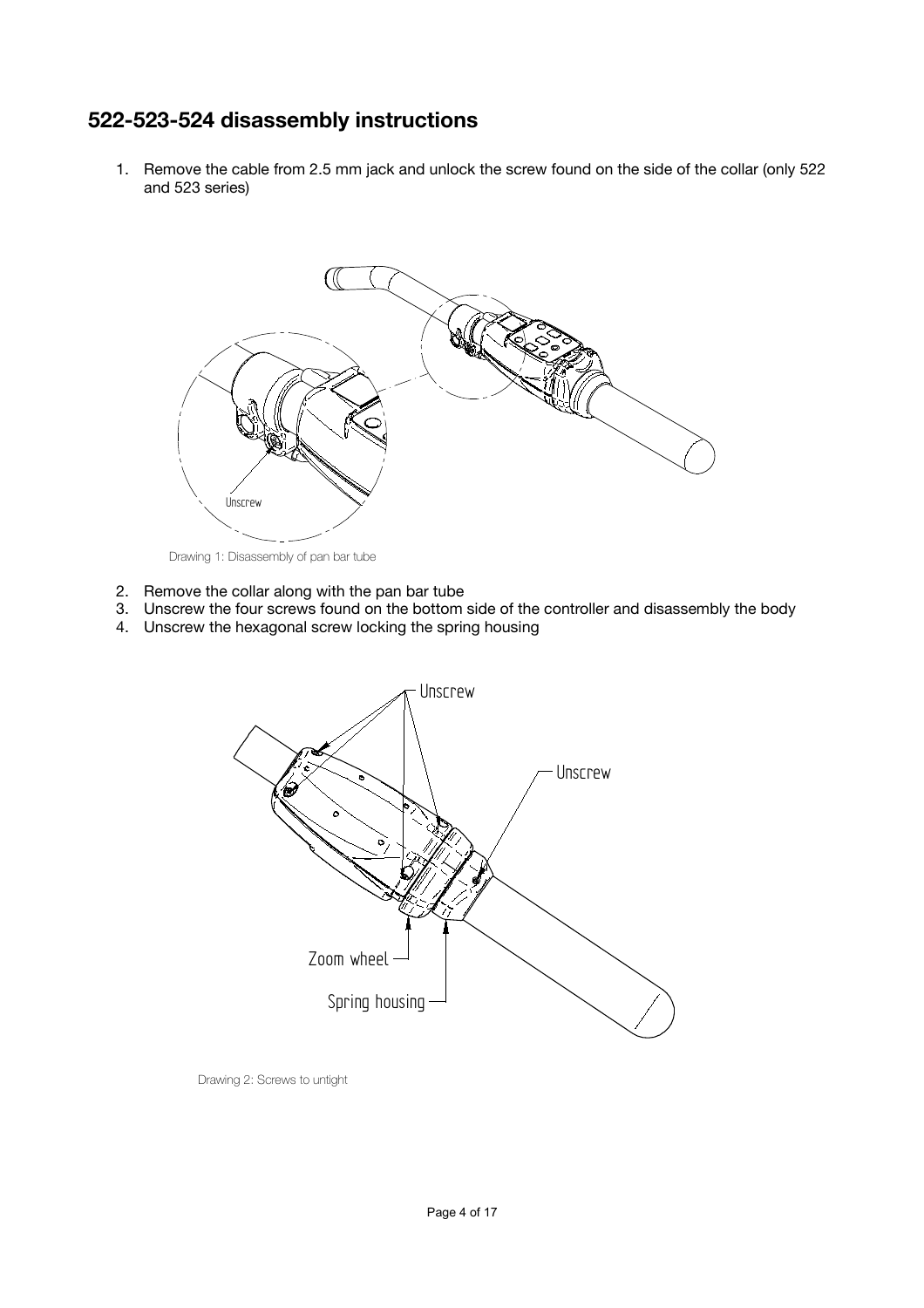## 5. Disassembly the controller body



<span id="page-4-0"></span>Drawing 3: Controller body disassembly

Note for 524xx controllers: do not take the PCB out of the controller body as it is permanently attached to the cable.



Drawing 4: Zoom wheel disassembly

Note for 522P controllers: you must first disassembly the power supply cable before disassembling the zoom wheel.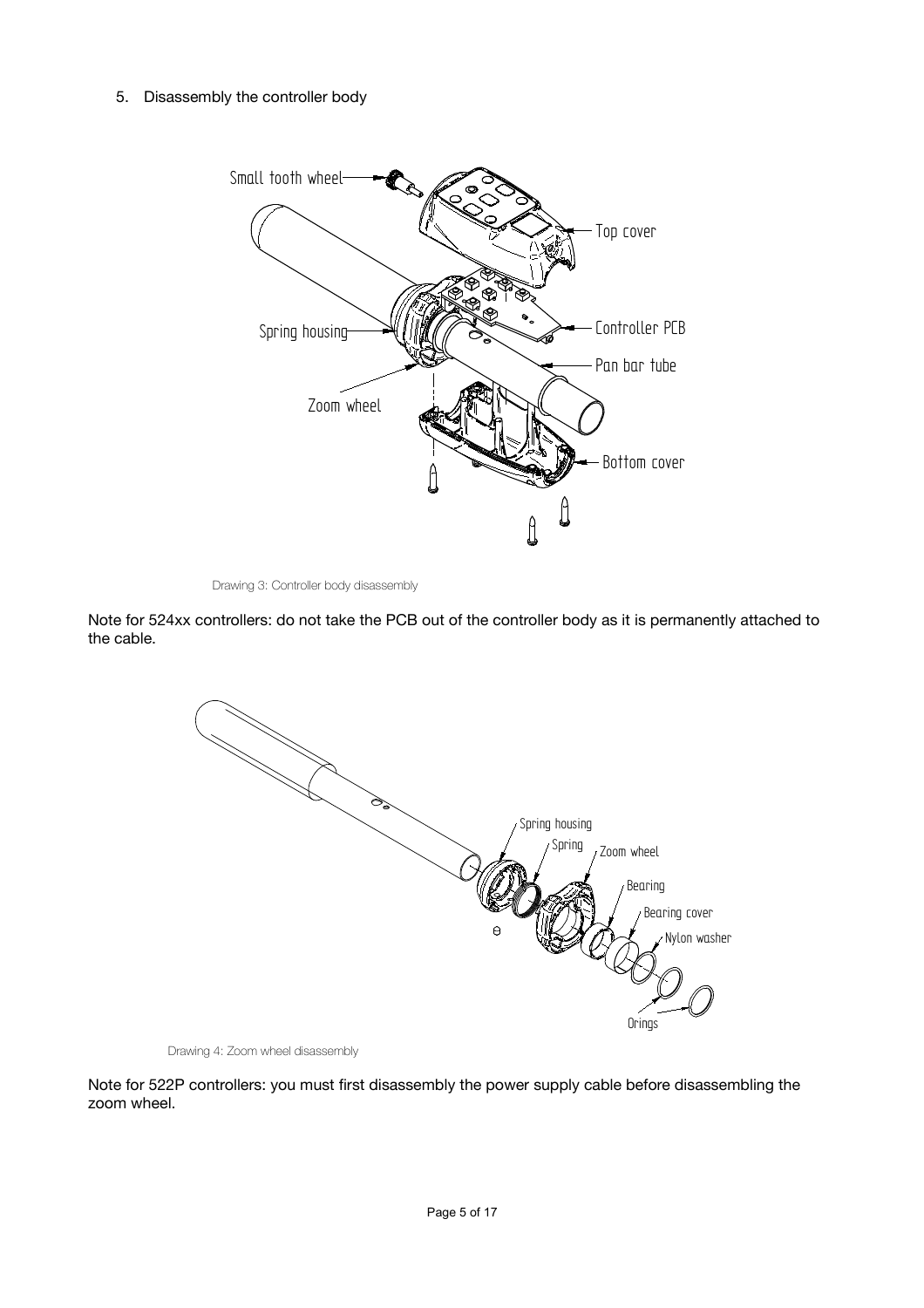# **522-523-524 assembly instructions**

1. Assembly spring housing as shown in [Drawing](#page-5-0) 5



<span id="page-5-0"></span>Drawing 5: Assembling spring housing

Make sure to properly align the spring housing threaded hole with the positioning hole found in the pan bar tube (see. [Drawing](#page-5-1) 6)



<span id="page-5-1"></span>Drawing 6: Aligning spring housing

Pay attention to not to over tight the hexagonal screw as you may break the spring housing thread.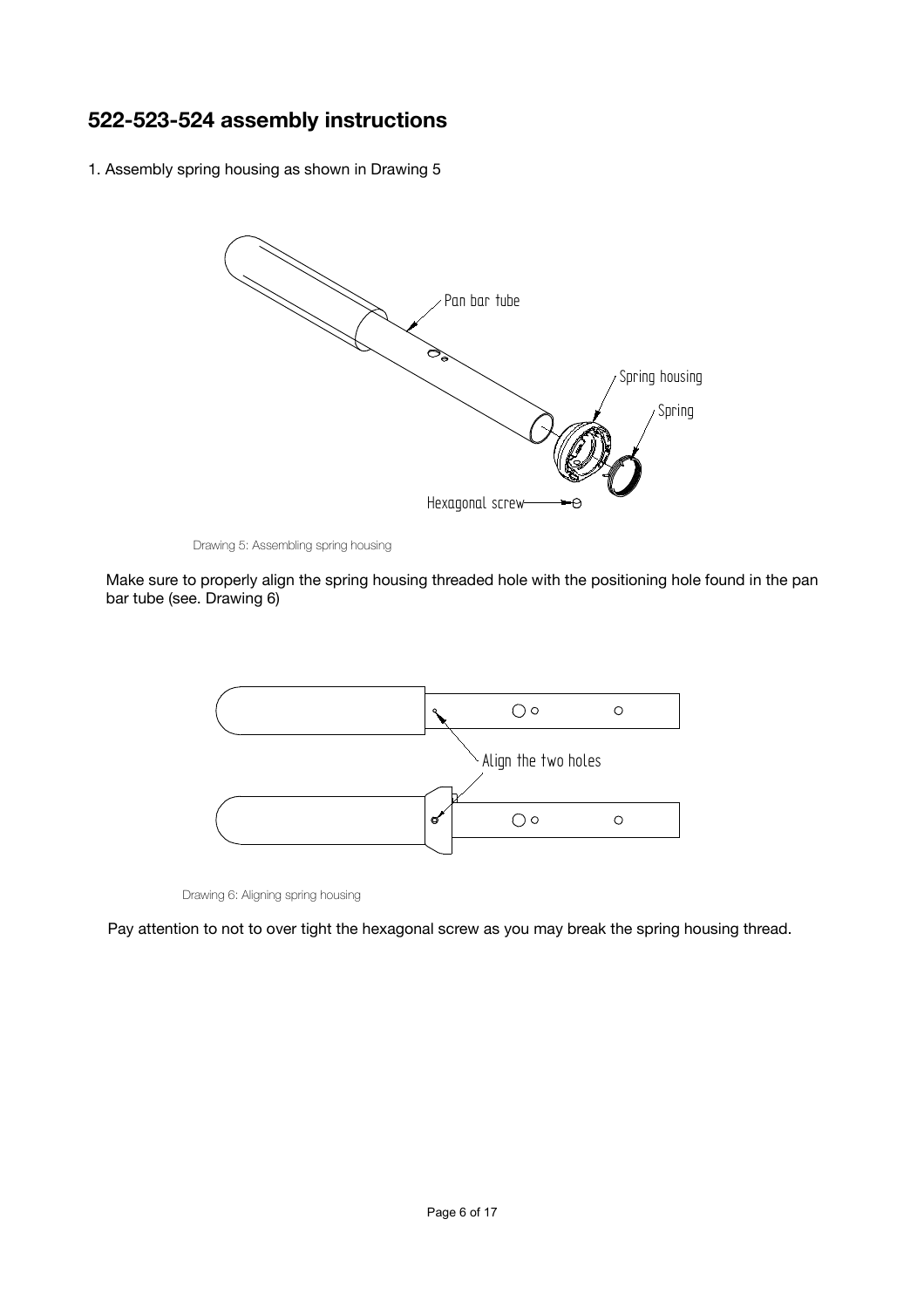2. Assembly zoom wheel – make sure to put some teflon grease on the bearing [\(Drawing](#page-6-0) see 7)



<span id="page-6-0"></span>Drawing see 7: Zoom wheel assembly

- 3. Assembly the controller body follow [Drawing](#page-7-1) 8 and [Drawing](#page-7-0) 9
- Position bottom cover about 1 cm away from the zoom wheel (see. [Drawing](#page-7-0) 9)
- Make sure both orings are properly placed in the immersions found in the bottom cover
- Insert the PCB into the top cover
- Insert teeth wheel into the top cover
- Put the top cover on top of the bottom one the controller should look as in [Drawing](#page-7-0) 9

Note for 522P controllers: before assembling both covers, you must first assembly back the power supply cable and plug it into jack found on the controller PCB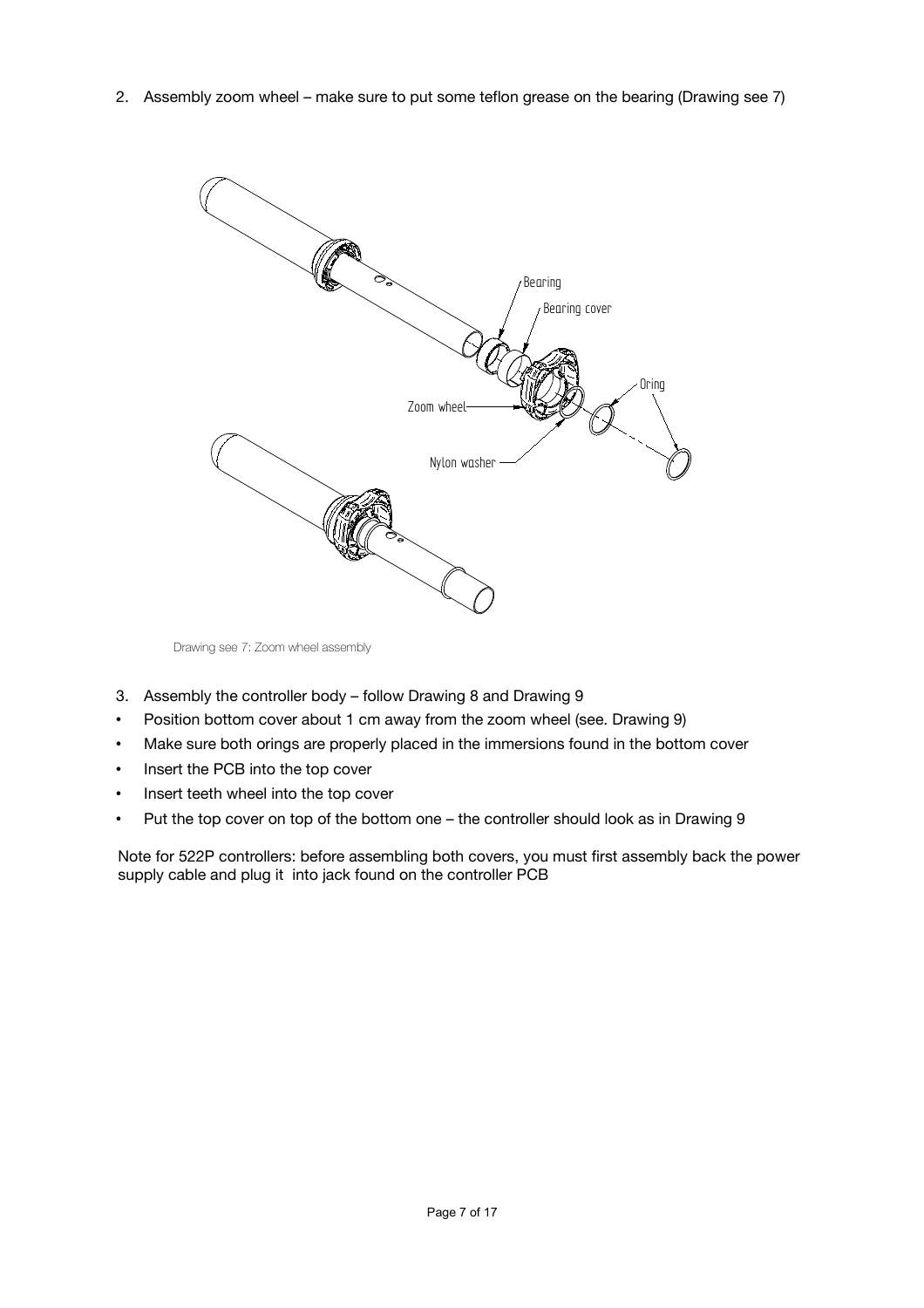

<span id="page-7-1"></span>Drawing 8: Controller body assembly



<span id="page-7-0"></span>Drawing 9: Controller body assemblied

- 4. Slide the controller body into the zoom wheel
- Make sure the teeth wheel is properly aligned with zoom wheel both have special marks to help you: one of the tooth of the small wheel is shorter (see [Drawing](#page-7-2) 10), while the zoom wheel has an arrow pointing into the place where the tooth should be placed (see [Drawing](#page-8-0) 11)



<span id="page-7-2"></span>Drawing 10: Small teeth wheel position mark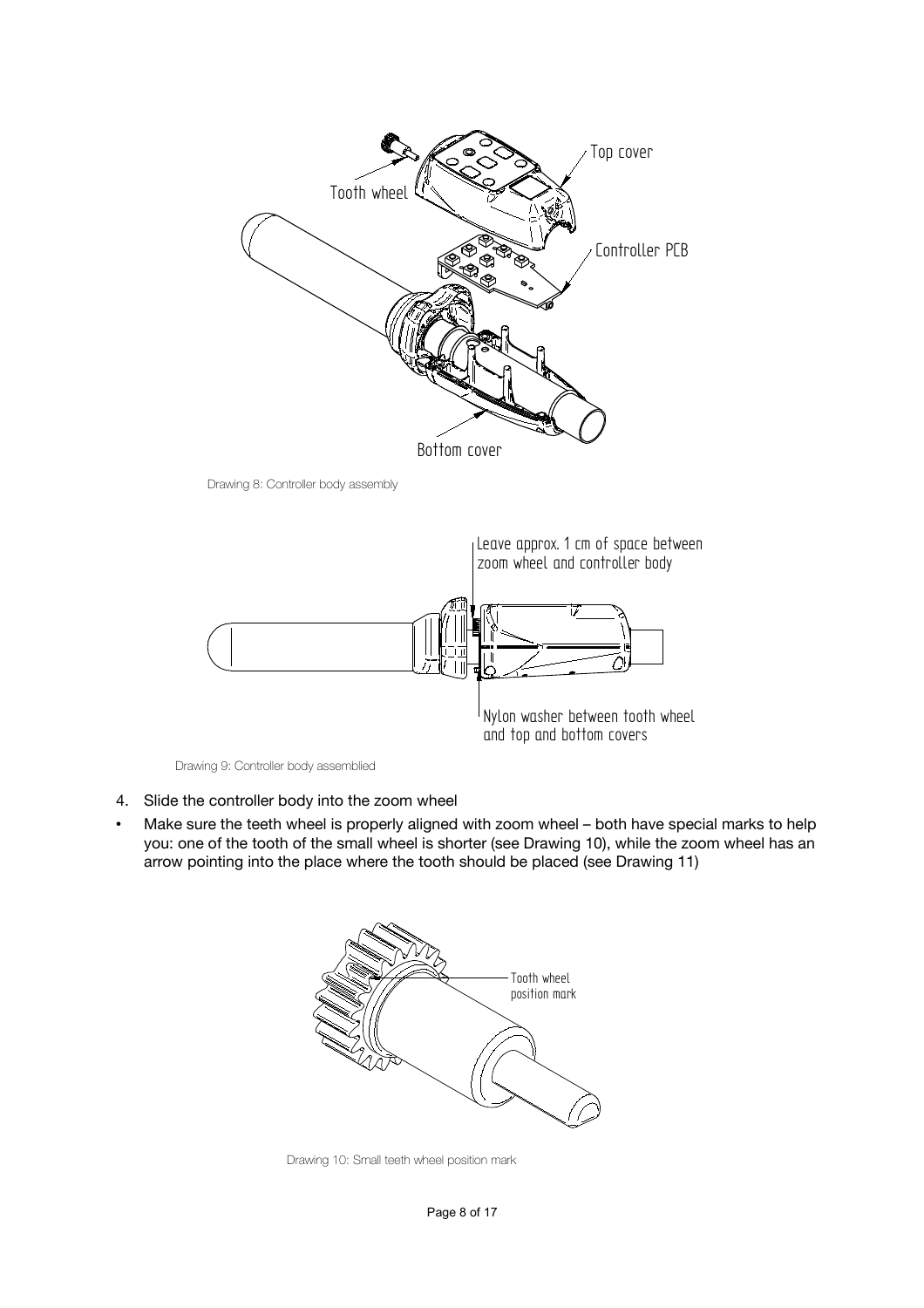

Drawing 11: Zoom wheel position mark

- <span id="page-8-0"></span>• Slide in the controller body into the zoom wheel
- Turn the controller body left and right a bit to properly position it against pan bar tube there is a positioning pin found on the inside of the bottom cover which must be fitted into the hole found on the bottom side of the pan bar tube (see [Drawing](#page-8-1) 12)
- Fix both covers with the four screws



<span id="page-8-1"></span>Drawing 12: Positioning pin and postioning hole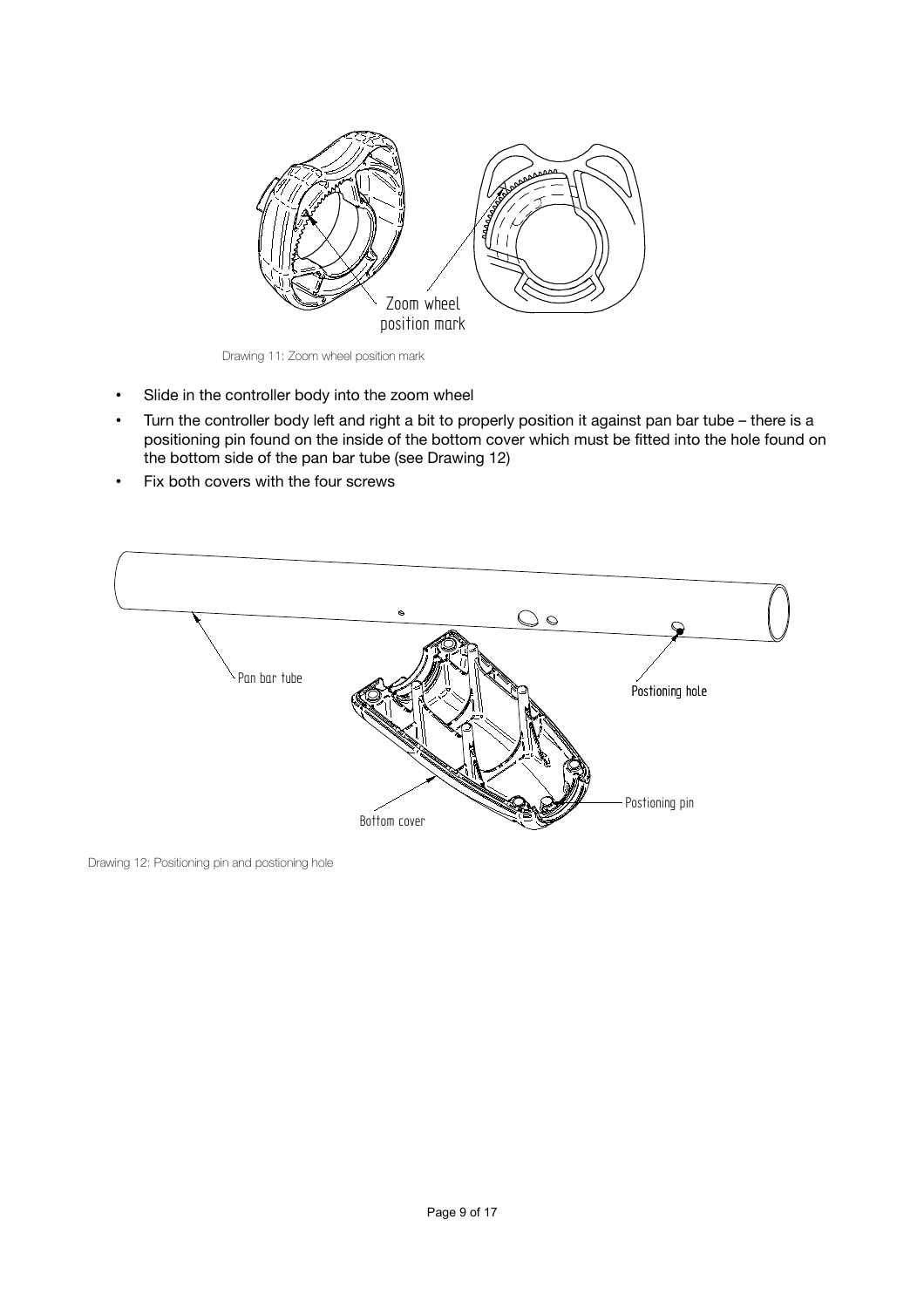- 5. Assembly the other part of the pan bar (see [Drawing](#page-8-1) 12)
- Fix the locking screw
- Plug the cable into 2.5 mm plug (except 524xx controllers where the cable is permanently attached)



Drawing 13: Final assembly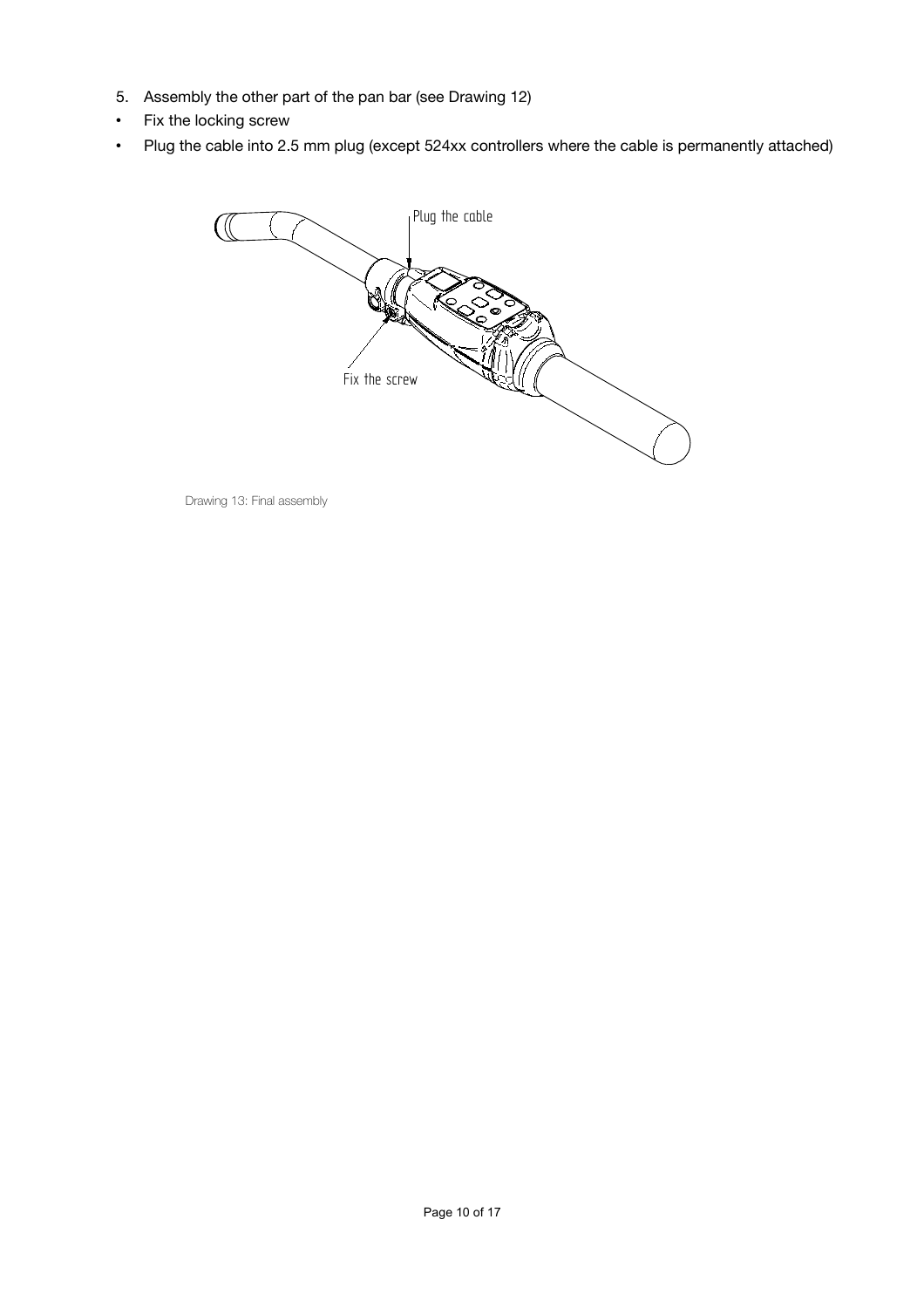# **521 series cable exchange**



Drawing 14: 521 cable exchange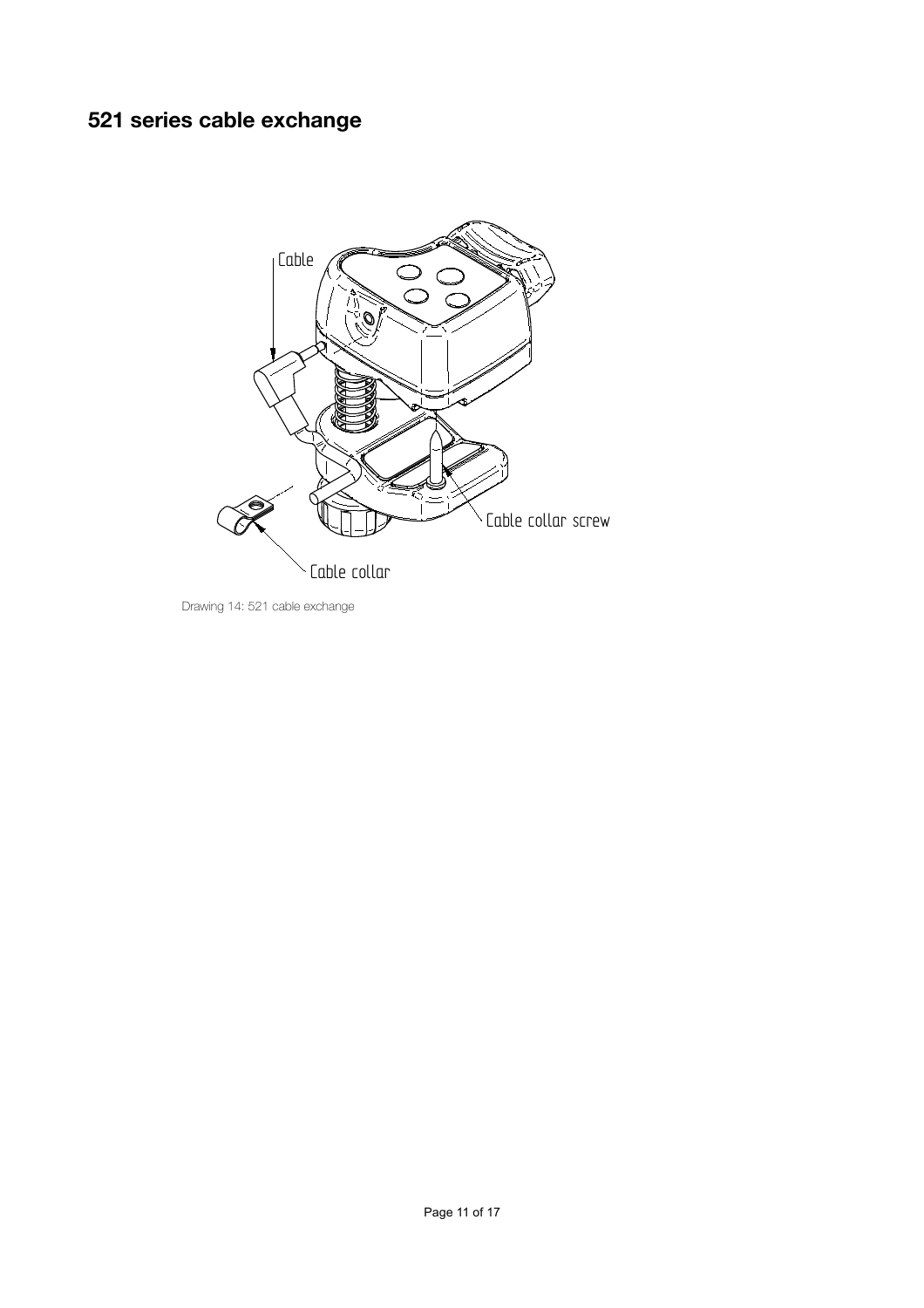# **Solving common problems**

Malfunction 1:

When controller plugged into the camera, none of the functions is working, the main LED is not on Controller:

522 – 522A – 523 – 523PRO – 521 – 521PRO

Solution:

Exchange the cable (repair set no. 522SCA), if the controller is still not working, return it to the service center

### Malfunction 2:

When controller plugged into the camera, the Main LED is blinking, none of the functions is working Controller:

522 – 522A – 523 – 523PRO – 521 – 521PRO

### Solution:

Exchange the cable (repair set no. 522SCA), if the controller is still not working, return it to the service center

### Malfunction 3:

When controller plugged into the camera, the Main LED goes on (in case of 522P one of the zoom speed LEDs goes on), the camera begins to zoom immediately without pressing the zoom wheel, no other function is working. The spring housing (see [Drawing](#page-4-0) 3) is broken – plastic is cracked.

## Controller:

522 – 522A – 523 – 523PRO – 522P – 524xx

## Solution:

Exchange the broken part with repair kit no. R522,06, assembly the controller according to "522- 523-524 assembly instructions"

## Malfunction 4:

When controller is plugged into the camera, the Main LED goes on (in case of 522P one of the zoom speed LEDs goes on), the camera begins to zoom immediately without pressing the zoom wheel, no other function is working. The spring housing (see [Drawing](#page-4-0) 3) is not broken. Usually, the zoom wheel is not working smoothly – you can feel sort of clicking when moving it.

### Controller:

522 – 522A – 523 – 523PRO – 522P – 524xx

### Solution:

This problem usually means that the controller was dropped and the small teeth wheel got misaligned with zoom wheel gear (see [Drawing](#page-7-2) 10 and [Drawing](#page-8-0) 11).

Disassembly the controller and assembly back following "522-523-524 disassembly/assembly instructions"

Check the bottom cover – sometimes the positioning pin (see [Drawing](#page-8-1) 12) is mechanically broken by misuse and it is not possible to properly align controller body with zoom wheel – exchange the bottom cover with repair kit no. R522,02.

If this problem will repeat, it can also mean a machining problem with top cover – in this case replace the part with repair set no. R522,01. Follow 522-523-524 assembly instructions" to assembly the controller.

## Malfunction 5:

Zoom does not stop when the zoom wheel is in neutral position, even though it was already repaired as described in previous "malfunction solution"

## Controller:

522P

## Solution:

This problem considers only few 522P controllers, which had a software problem. In such a case return the controller to service center, for software upgrade.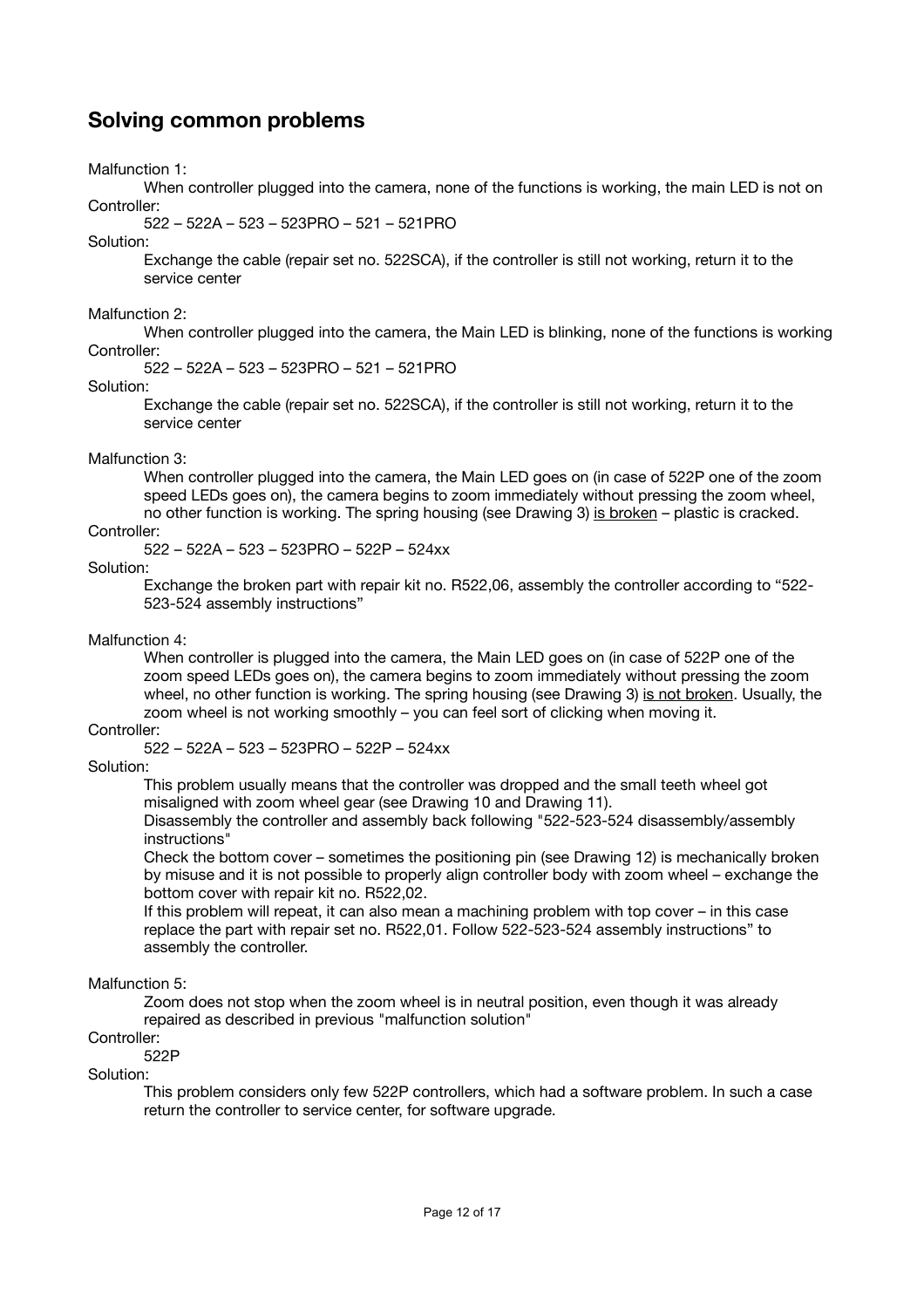Malfunction 6:

It is not possible to switch the camera on when it is in standby mode, or

It is not possible to put the camera into standby mode, or

When controller is plugged it switches the camera into standby mode without pressing the on/off button.

Controller:

522 – 522A – 523 – 523PRO – 521 – 521PRO

Solution:

Exchange the cable (repair set no. 522SCA), if the controller is still not working properly, return it to the service center.

Malfunction 7:

Most of the functions are working well, except one or two, e.g. push auto focus is not working with Canon XL-2 camera.

Controller:

522 – 522A – 523 – 523PRO – 521 – 521PRO

Solution:

On most cases the controller is not broken. This usually means that the specific function is not implemented with the specific camera. LANC commands are "interpreted" differently by different cameras. Please check the "compatibility chart" for the functions compatibility with the specific camera. If you are sure that the specific function should work, but it is not please return the controller to the service center. When returning please indicate the type of the camera and function which is not working.

Malfunction 8:

Controller does not work when plugged into Sony DSR-250 – the LED is blinking.

Controller:

523 – 523PRO – 521 – 521PRO

Solution:

The problem related to old controllers – exchange for the brand new on, or sent to service center for upgrade. When returning please indicate that the problem is related to the SONY DSR-250 camera.

Malfunction 9:

A part of the controller is mechanically broken by misuse.

Controller:

all types

Solution:

Use appropriate repair kit to repair the controller. Follow assembly/disassembly instructions.

In all other cases return to the service center.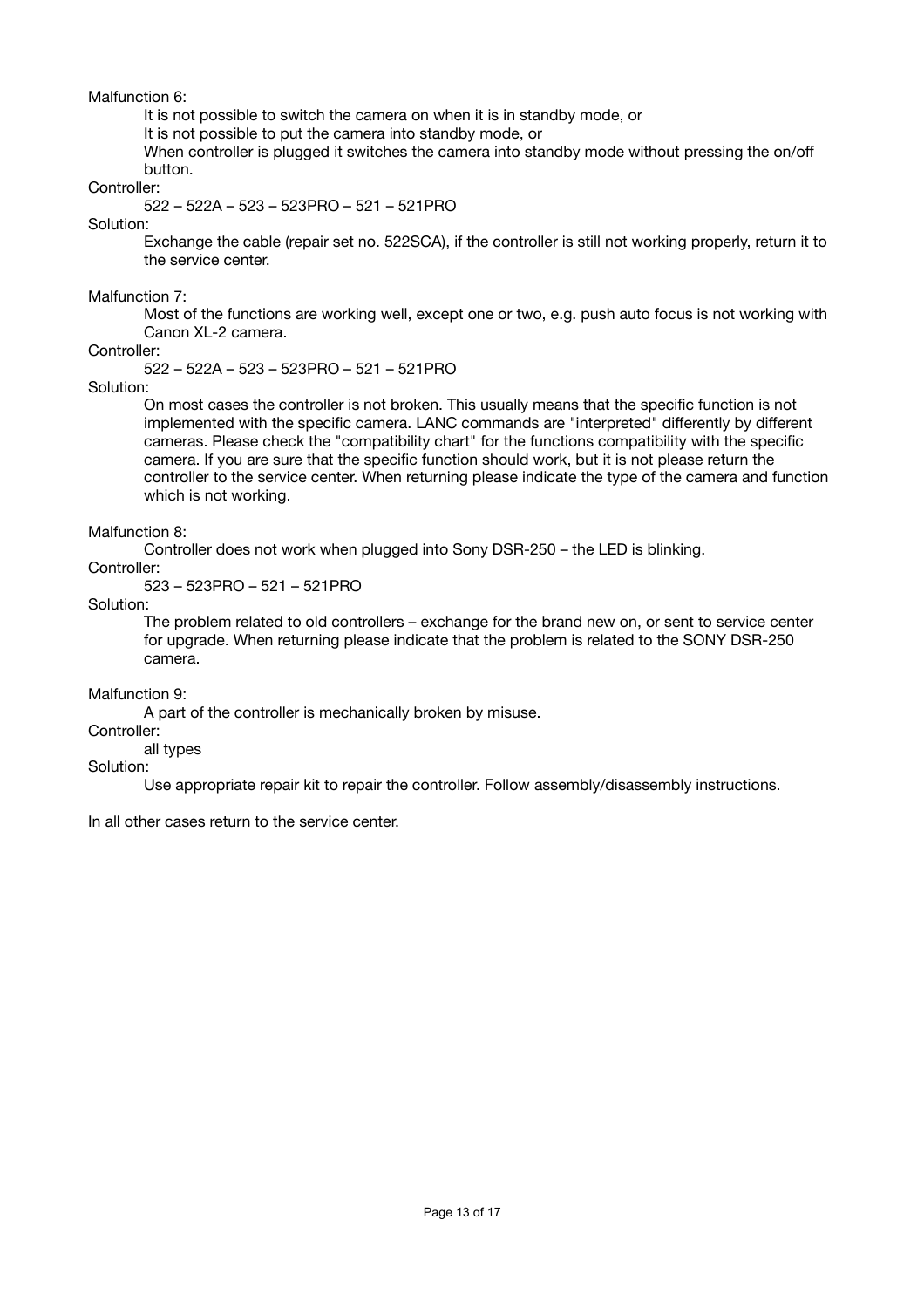# **Returning the goods to service center**

In order to receive fast and problem – free service, please follow the rules when returning broken controllers to the service center:

- Please always return with filled "REMOTE CONTROLLER REPAIR FORM"
- Sent to address: "ZPUH Ventis s.c. Sienkiewicza 48, 42-600 Tarnowskie Góry POLAND"
- If you are sending the broken controller from outside the EU, attach a pro-forma invoice and write for each controller: "Zoom controller sample" – unit price 5 USD. Write in the invoice "Product samples value for custom purposes only". Do not indicate anywhere, that it is returned for repair. The overall invoice value must not exceed 20 USD. - lower unit price, if necessary.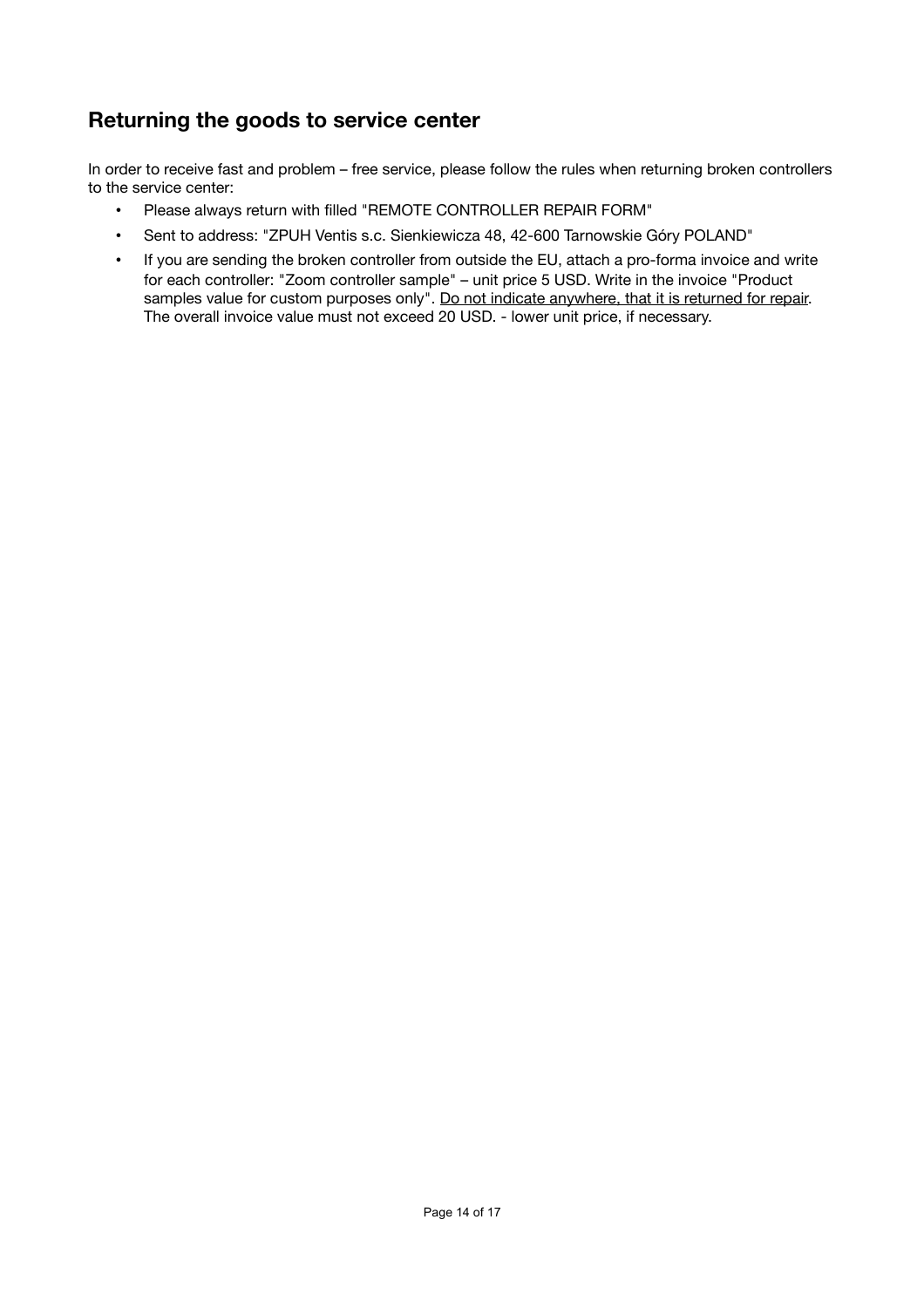|                   | 521                     | 521P                    | 521PRO                  | 522/522A                  | 522C/522CA              | 522P                    | 523                     | <b>523PRO</b>           |
|-------------------|-------------------------|-------------------------|-------------------------|---------------------------|-------------------------|-------------------------|-------------------------|-------------------------|
| <b>SONY</b>       |                         |                         |                         |                           |                         |                         |                         |                         |
| HVR-A1U           | X                       |                         | X                       | X                         | X                       |                         | X                       | $\mathsf{X}$            |
| HVR-Z1U           | $\overline{\mathsf{x}}$ |                         | $\overline{\mathsf{x}}$ | $\overline{\mathsf{x}}$   | $\overline{\mathsf{x}}$ |                         | $\overline{\mathsf{x}}$ | $\overline{\mathsf{x}}$ |
| DSR-PDX10         | $\overline{\mathsf{x}}$ |                         | $\overline{\mathsf{x}}$ | X                         | X                       |                         | $\overline{\mathsf{x}}$ | $\mathsf{X}$            |
| DSR-PD170         | $\overline{\mathsf{x}}$ |                         | $\overline{\mathsf{x}}$ | $\overline{\mathsf{x}}$   | $\overline{\mathsf{x}}$ |                         | $\overline{\mathsf{x}}$ | $\overline{\mathsf{x}}$ |
| DSR-PD150         | $\overline{\mathsf{x}}$ |                         | $\overline{\mathsf{x}}$ | $\overline{\mathsf{x}}$   | $\overline{\mathsf{x}}$ |                         | $\overline{\mathsf{x}}$ | $\overline{X}$          |
| <b>DSR-250</b>    | $\overline{\mathsf{x}}$ |                         | $\overline{\mathsf{x}}$ | $\overline{\mathsf{x}}$   | $\overline{\mathsf{x}}$ |                         | $\overline{\mathsf{x}}$ | $\overline{\mathsf{x}}$ |
| <b>DSR-200</b>    | $\overline{\mathsf{x}}$ |                         | $\overline{\mathsf{x}}$ | $\overline{\mathsf{x}}$   | $\overline{\mathsf{x}}$ |                         | $\overline{\mathsf{x}}$ | $\overline{\mathsf{x}}$ |
| DCR-VX2100        | $\overline{\mathsf{x}}$ |                         | $\overline{\mathsf{x}}$ | $\overline{\mathsf{x}}$   | $\overline{\mathsf{x}}$ |                         | $\overline{\mathsf{x}}$ | $\overline{\mathsf{x}}$ |
| <b>DCR-VX2000</b> | X                       |                         | $\overline{\mathsf{x}}$ | $\overline{\mathsf{x}}$   | X                       |                         | $\overline{\mathsf{x}}$ | $\overline{\mathsf{x}}$ |
| <b>DCR-VX1000</b> | $\overline{\mathsf{x}}$ |                         | X (no PAF)              | $\overline{\mathsf{x}}$   | $\overline{\mathsf{x}}$ |                         | $\overline{\mathsf{x}}$ | $X$ (no PAF)            |
| DCR-TRV950        | X                       |                         | X                       | $\boldsymbol{\mathsf{X}}$ | X                       |                         | X                       | X                       |
| DCR-PC330         | $\overline{\mathsf{x}}$ |                         | $\overline{\mathsf{x}}$ | $\overline{\mathsf{x}}$   | $\overline{\mathsf{x}}$ |                         | $\overline{\mathsf{x}}$ | $\overline{\mathsf{x}}$ |
| <b>CANON</b>      |                         |                         |                         |                           |                         |                         |                         |                         |
| XL-H1             | $\overline{\mathsf{x}}$ |                         | X (no PAF)              |                           | X                       |                         | $\overline{\mathsf{x}}$ | X (no PAF)              |
| $XM-1$            | $\overline{\mathsf{x}}$ |                         | $\pmb{\times}$          |                           | $\overline{\mathsf{x}}$ |                         | $\overline{\mathsf{x}}$ | X                       |
| $GL-1$            | $\overline{\mathsf{x}}$ |                         | $\overline{\mathsf{x}}$ |                           | $\overline{\mathsf{x}}$ |                         | $\overline{\mathsf{x}}$ | $\overline{\mathsf{x}}$ |
| $XM-2$            | $\overline{\mathsf{x}}$ |                         | $\overline{\mathsf{x}}$ |                           | $\overline{\mathsf{x}}$ |                         | $\overline{\mathsf{x}}$ | $\overline{\mathsf{x}}$ |
| $GL-2$            | $\overline{\mathsf{x}}$ |                         | $\overline{\mathsf{x}}$ |                           | $\overline{\mathsf{x}}$ |                         | $\overline{\mathsf{x}}$ | $\overline{\mathsf{x}}$ |
| XL <sub>1</sub>   | $\overline{\mathsf{x}}$ |                         | X (no PAF)              |                           | $\overline{\mathsf{x}}$ |                         | $\overline{\mathsf{x}}$ | X (no PAF)              |
| XL <sub>1s</sub>  | $\overline{\mathsf{x}}$ |                         | X (no PAF)              |                           | $\overline{\mathsf{x}}$ |                         | $\overline{\mathsf{x}}$ | X (no PAF)              |
| <b>PANASONIC</b>  |                         |                         |                         |                           |                         |                         |                         |                         |
| AG-HVX200         |                         | $\overline{\mathsf{x}}$ |                         |                           |                         | X                       |                         |                         |
| AG-DVX100BE       |                         | $\overline{\mathsf{x}}$ |                         |                           |                         | $\overline{\mathsf{x}}$ |                         |                         |
| AG-DVX100B        |                         | $\pmb{\mathsf{X}}$      |                         |                           |                         | X                       |                         |                         |
| AG-DVX100E        |                         | $\overline{\mathsf{x}}$ |                         |                           |                         | $\overline{\mathsf{x}}$ |                         |                         |
| AG-DVX100A        |                         | $\pmb{\mathsf{X}}$      |                         |                           |                         | $\pmb{\times}$          |                         |                         |
| AG-DVC80          |                         | $\overline{\mathsf{x}}$ |                         |                           |                         | $\overline{\mathsf{x}}$ |                         |                         |
| AG-DVC30          |                         | $\overline{X}$          |                         |                           |                         | $\overline{\mathsf{x}}$ |                         |                         |

# **521-522-523 zoom controllers compatibility chart (updated 11.2005)**

no PAF – no Push Auto Focus function (puts camera into auto focus mode while the button is pressed)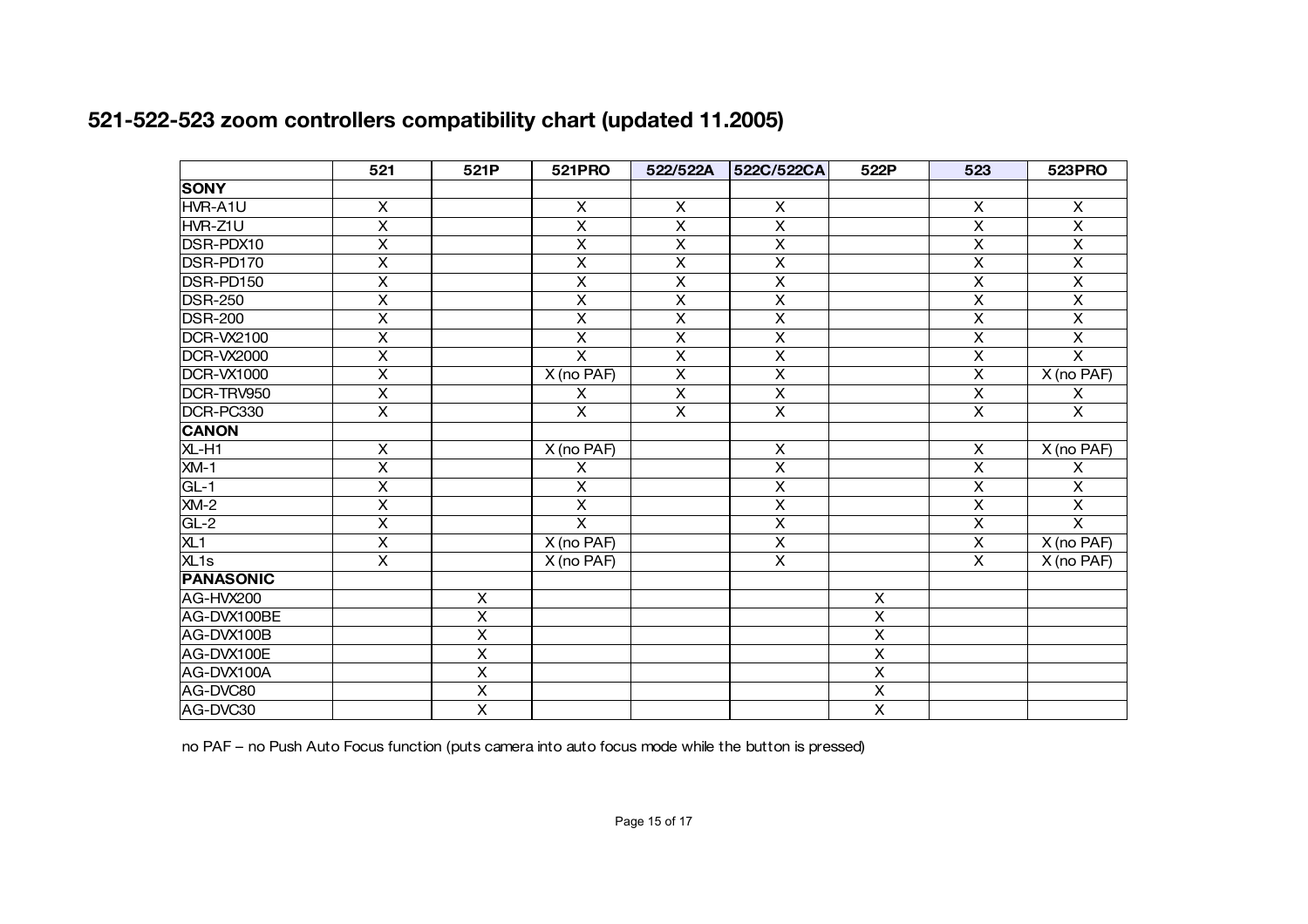|  |  | 524 zoom controllers compatibility chart (updated 11.2005) |  |  |  |
|--|--|------------------------------------------------------------|--|--|--|
|--|--|------------------------------------------------------------|--|--|--|

| <b>Lenses Model</b>  | Lenses Type          | Manfrotto products applicable | <b>Manufacturer</b> |
|----------------------|----------------------|-------------------------------|---------------------|
| YH12x4.8 IRS-A/KRS-A | Pro-video            | 524CN                         | Canon               |
| YH19x6.7 IRS / KRS   | Pro-video            | 524CN                         | Canon               |
| YJ12x6.5B IRS/KRS    | Pro-video            | 524CN                         | Canon               |
| YJ13x6B IRS/KRS      | Pro-video            | 524CN                         | Canon               |
| YH18x6.7IRS/KRS      | Pro-video            | 524CN                         | Canon               |
| YJ18x9B IRS/KRS      | Pro-video            | 524CN                         | Canon               |
| YJ19x9B IRS/KRS      | Pro-video            | 524CN                         | Canon               |
| YJ20x8.5B KRS        | Pro-video            | 524CN                         | Canon               |
| YH16x7 KRS           | Pro-video            | 524CN                         | Canon               |
| HJ40x10B IASD-V      | <b>HDTV ENG/EFP</b>  | 524CN                         | Canon               |
| HJ40x14B IASD-V      | HDTV ENG/EFP         | 524CN                         | Canon               |
| HJ22ex7.6B IRSE/IASE | HDTV ENG/EFP         | 524CN                         | Canon               |
| HJ21ex7.5B IRSE/IASE | HDTV ENG/EFP         | 524CN                         | Canon               |
| HJ21ex7.8B IRSD/IASD | <b>HDTV ENG/EFP</b>  | 524CN                         | Canon               |
| HJ17ex7.7B IRSE/IASE | HDTV ENG/EFP         | 524CN                         | Canon               |
| HJ17ex7.6B IRSE/IASE | HDTV ENG/EFP         | 524CN                         | Canon               |
| HJ11ex4.7B IRSE/IASE | <b>HDTV ENG/EFP</b>  | 524CN                         | Canon               |
| J35ex11B IASD        | SDTV ENG/EFP         | 524CN                         | Canon               |
| J35ex15B IASD        | SDTV ENG/EFP         | 524CN                         | Canon               |
| J33ax11B IASD        | <b>SDTV ENG/EFP</b>  | 524CN                         | Canon               |
| J33ax15B IASD        | <b>SDTV ENG/EFP</b>  | 524CN                         | Canon               |
| J22ex7.6B IRSE/IASE  | <b>SDTV ENG/EFP</b>  | 524CN                         | Canon               |
| J17ex7.7B IRCE/IASE  | <b>SDTV ENG/EFP</b>  | 524CN                         | Canon               |
| J11ex4.5B IRSE/IASE  | <b>SDTV ENG/EFP</b>  | 524CN                         | Canon               |
| 12x5.3 AIF.HR        | Video SDTV ENG/EFP   | 524AX                         | Angenieux           |
| 15x8.3 AIF.HR        | Video SDTV ENG/EFP   | 524AX                         | Angenieux           |
| HA42x9.7ERD          | <b>HDTV ENG/EFP</b>  | 524FN with 524ADAPT           | Fujinon             |
| HA42x13.5ERD         | <b>HDTV ENG/EFP</b>  | 524FN with 524ADAPT           | Fujinon             |
| HA36x10.5 ERD        | HDTV ENG/EFP         | 524FN with 524ADAPT           | Fujinon             |
| HA25X16.5BERD        | <b>HDTV ENG/EFP</b>  | 524FN with 524ADAPT           | Fujinon             |
| HA22X7.8ERM/ERD*     | <b>HDTV ENG/EFP</b>  | 524FN with 524ADAPT           | Fujinon             |
| HA22X7.3ERM/ERD*     | HDTV ENG/EFP         | 524FN with 524ADAPT           | Fujinon             |
| HA18x7.6ERM/ERD*     | HDTV ENG/EFP         | 524FN with 524ADAPT           | Fujinon             |
| HA13X4.5ERM/ERD*     | HDTV ENG/EFP         | 524FN with 524ADAPT           | Fujinon             |
| HA25X11.5BERD        | HDTV ENG/EFP         | 524FN with 524ADAPT           | Fujinon             |
| HSs18X5.5BRD         | <b>HDTV ENG/EFP</b>  | 524FN with 524ADAPT           | Fujinon             |
| HA13X4.5BRD/PF*      | <b>HDTV ENG/EFP</b>  | 524FN with 524ADAPT           | Fujinon             |
| HA22X7.3RD/PF*       | <b>HDTV ENG/EFP</b>  | 524FN with 524ADAPT           | Fujinon             |
| S20x6.4RM            | Professional ENG/EFP | 524FN                         | Fujinon             |
| S20x6.4ERM           | Professional ENG/EFP | 524FN                         | Fujinon             |
| S17x6.6 RM           | Professional ENG/EFP | 524FN                         | Fujinon             |
| S13X4.6RM            | Professional ENG/EFP | 524FN                         | Fujinon             |
| S13X4.6ERM           | Professional ENG/EFP | 524FN                         | Fujinon             |
| A20x8.6RM            | Professional ENG/EFP | 524FN                         | Fujinon             |
| A20x8.6ERM           | Professional ENG/EFP | 524FN                         | Fujinon             |
| A13X6.3RM            | Professional ENG/EFP | 524FN                         | Fujinon             |
| A17x9 RM             | Professional ENG/EFP | 524FN                         | Fujinon             |
| A13X6.3ERM           | Professional ENG/EFP | 524FN                         | Fujinon             |
| A36x14.5 ERD*        | Broadcast ENG/EFP    | 524FN with 524ADAPT           | Fujinon             |
| A36x10.5 ERD*        | Broadcast ENG/EFP    | 524FN with 524ADAPT           | Fujinon             |
| A22x7.8 ERM/ERD*     | Broadcast ENG/EFP    | 524FN with 524ADAPT           | Fujinon             |
|                      |                      |                               |                     |
| A22x7.8 DERM/DERD*   | Broadcast ENG/EFP    | 524FN with 524ADAPT           | Fujinon             |
| A18x7.6ERM/ERD*      | Broadcast ENG/EFP    | 524FN with 524ADAPT           | Fujinon             |
| A18x7.6DERM/DERD*    | Broadcast ENG/EFP    | 524FN with 524ADAPT           | Fujinon             |
| A13x4.5ERM/ERD*      | Broadcast ENG/EFP    | 524FN with 524ADAPT           | Fujinon             |
| A13x4.5DERM/DERD*    | Broadcast ENG/EFP    | 524FN with 524ADAPT           | Fujinon             |
| A42x9.7 ERD*         | Broadcast ENG/EFP    | 524FN with 524ADAPT           | Fujinon             |
| A42x13.5 ERD*        | Broadcast ENG/EFP    | 524FN with 524ADAPT           | Fujinon             |

Please note: We made every effort to make sure that information contained herein is correct and accurate, but we shall take no liability for any errors or omissions.